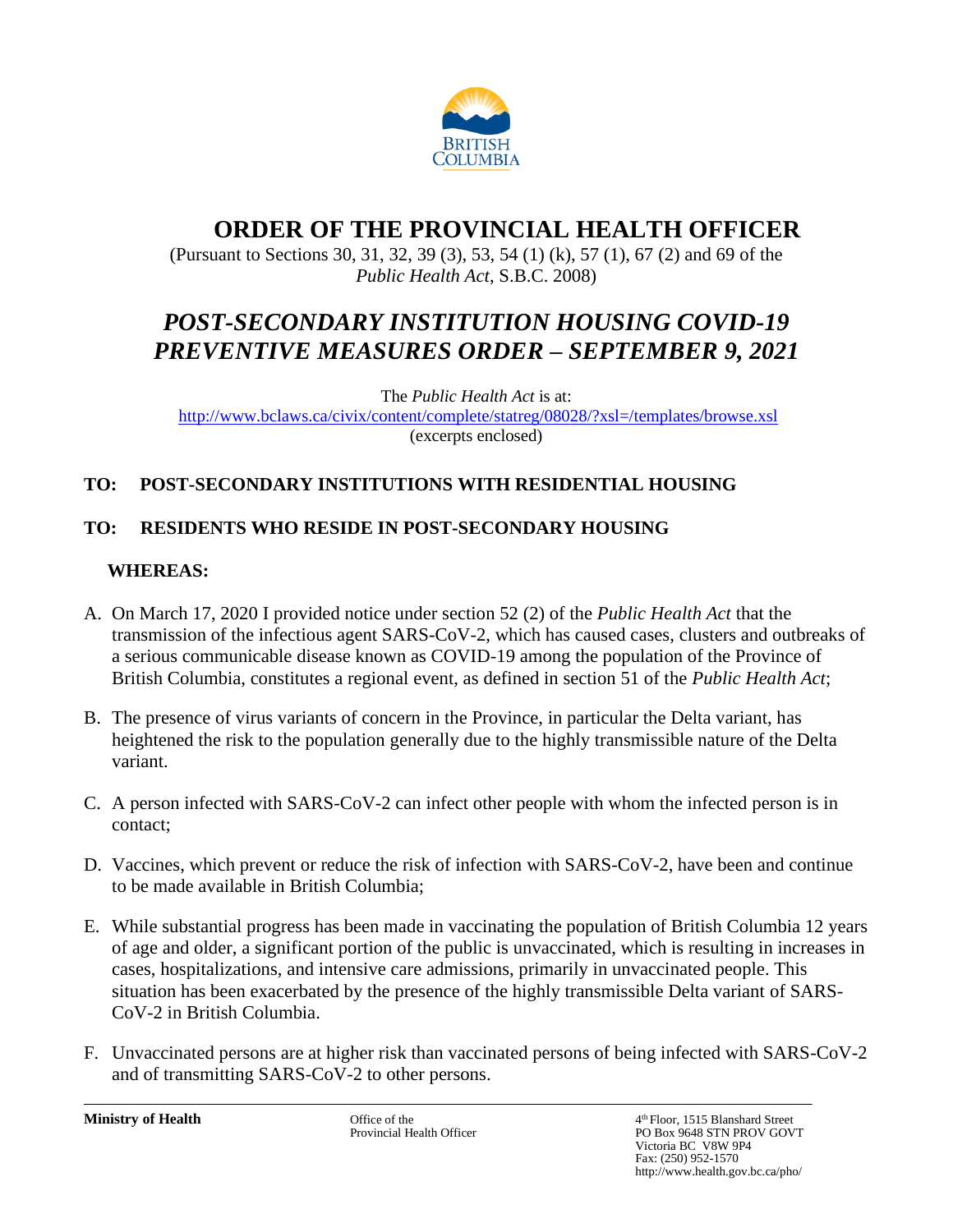- G. Most infections occur between unvaccinated people, however, due to the highly transmissible nature of the Delta variant, and in view of the substantial numbers of people in BC who remain unvaccinated, vaccinated people continue to be likely to be exposed to the SARS-CoV-2 virus and to contract COVID-19.
- H. Evidence is emerging that even people who are vaccinated can be infected with SARS-CoV-2 and can transmit SARS-CoV-2, further perpetuating the transmission chain, although this is much less likely than in the case of unvaccinated people.
- I. Unvaccinated people are at a much higher risk of serious complications of COVID-19, which can result in hospitalization, admission to intensive care units and death. In addition to serious impacts on the health of a person who contracts COVID-19, high numbers of seriously ill people can overtax the health care system, to the extent that the health care system can be compromised in its ability to deliver health care to other seriously ill people, further endangering public health.
- J. Congregate living arrangements, including housing for post-secondary residents in which kitchen and bathing facilities are shared, bring people closely together on a regular basis facilitating the transmission of SARS-CoV-2.
- K. With the commencement of the academic year for many post-secondary institutions, many students and other persons are moving into post-secondary housing. The vaccination status of these residents is unknown and the age group to which most residents who live in post-secondary housing belong has the lowest rate of vaccination in British Columbia. The unknown nature of the vaccination coverage rates in the resident housing population, and the potential presence of many of unvaccinated residents living in close quarters, as is characteristic of post-secondary housing, and intermingling and socializing with other unvaccinated and vaccinated residents creates an unknown risk. This risk provides a strong precautionary basis for requiring residents who live in postsecondary housing to report their vaccination status, and for imposing preventive measures in order to protect not only their health, but also the health of other residents, students, staff and faculty at the post-secondary institution.
- L. Medical health officers need to know which residents living in post-secondary housing are unvaccinated in order to most effectively assess the risk of COVID-19 outbreaks in post-secondary housing, and to plan for a response to, and for the management of, an exposure or outbreak of COVID-19 in post-secondary housing;
- M. I recognize the effect which the preventive measures I am putting in place to protect the health of residents, students, staff and faculty at post-secondary institutions may have on residents who are unvaccinated and, with this in mind, have engaged, and will continue to engage, in a process of reconsideration of these measures, based upon the information and evidence available to me, including infection rates, sources of transmission, the presence of clusters and outbreaks, particularly at post-secondary institutions, the number of people in hospital and in intensive care, deaths, the emergence of, and risks posed by, virus variants of concern, vaccine availability, immunization rates, the vulnerability of particular populations, and reports from the rest of Canada and other jurisdictions, with a view to balancing the interests of the people affected by the Order, including constitutionally protected interests, against the risk of harm to residents, students, staff and faculty created by the presence of unvaccinated residents in post-secondary housing;
- N. I further recognize that constitutionally-protected interests include the rights and freedoms guaranteed by the Canadian Charter of Rights and Freedoms, including the right to life, liberty and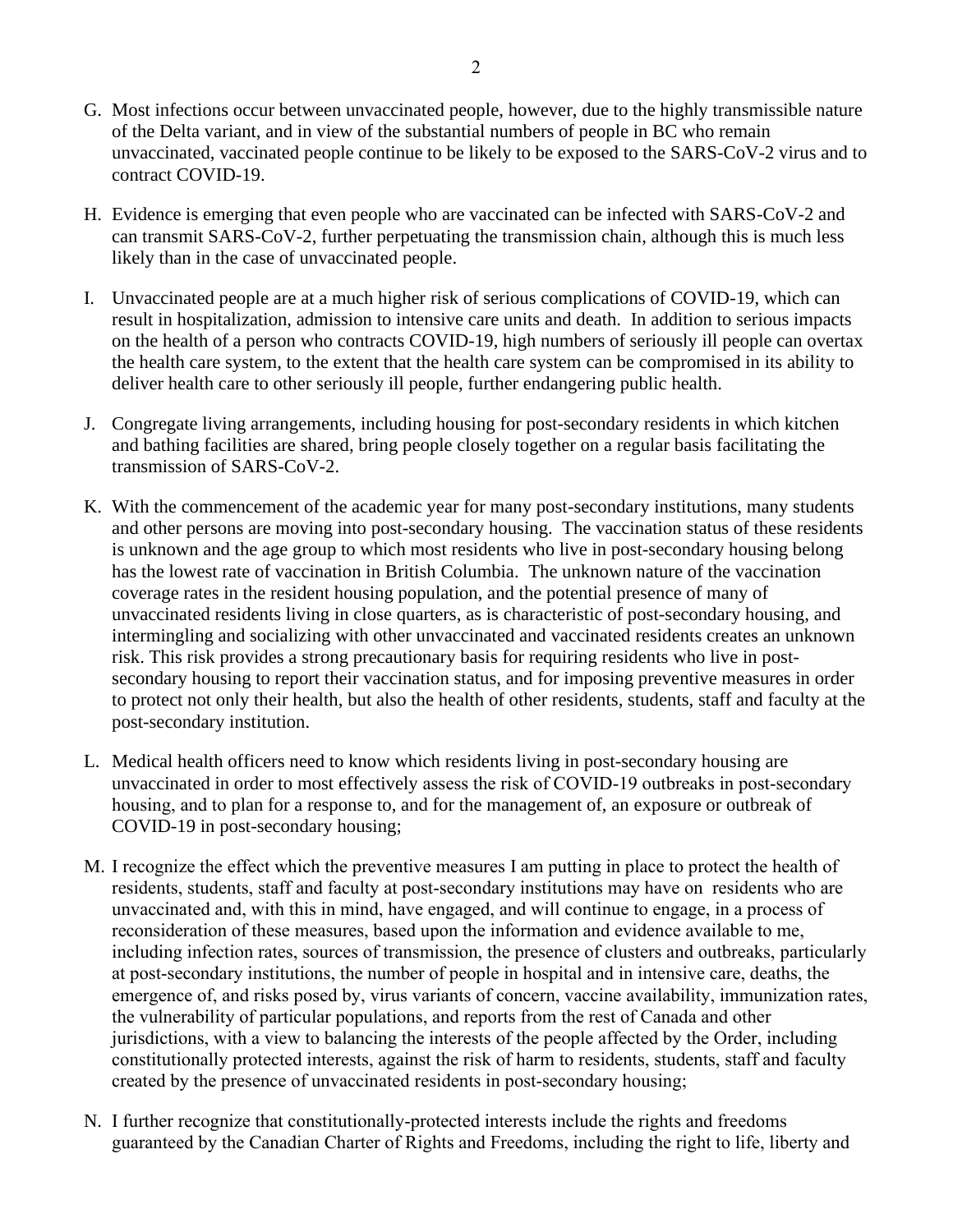security of the person, along with freedom of religion and conscience, freedom of thought, belief, opinion and expression. These rights and freedoms are not, however, absolute and are subject to reasonable limits prescribed by law as can be demonstrably justified in a free and democratic society. These limits include proportionate, precautionary and evidence-based restrictions to prevent loss of life, serious illness and disruption of our health system and society. When exercising my powers to protect the health of the public from the risks posed by COVID-19, I am aware of my obligation to choose measures that limit the Charter rights and freedoms of British Columbians less intrusively, where doing so is consistent with public health principles;

- O. In addition, I recognize the interests protected by the *Human Rights Code,* and have taken these into consideration when exercising my powers to protect the health interests of residents, staff and faculty at post-secondary institutions;
- P. I have reason to believe and do believe that
	- (i) The risk created by the housing of residents whose vaccination status is unknown in postsecondary housing, where the residents live in close quarters and intermingle and socialize with one another, constitutes a health hazard under the *Public Health Act*;
	- (ii) in order to mitigate the risk created by the presence of unvaccinated residents in postsecondary housing, it is necessary for me to exercise the powers in sections 30, 31, 32, 39, 53, 54, 57 (1), 67 (2) and 69 of the *Public Health Act* **TO ORDER** as follows:

# **DEFINITIONS:**

# **In this Order**

**"face covering"** means either of the following that covers the nose and mouth of a person:

- (a) a medical or non-medical mask;
- (b) a tightly woven fabric;

but does not include a small or large clear plastic face shield;

**"post-secondary institution"** includes an entity that provides any of the following programs and has post-secondary housing for residents:

- (a) an educational or training program provided under
	- (i) the *College and Institute Act*,
	- (ii) the *Royal Roads University Act*,
	- (iii) the *Thompson Rivers University Act*,
	- (iv) the *University Act*,
	- (v) the *Private Training Act*, or
	- (vi) the *Chartered Professional Accountants Act*;
- (b) a program provided in accordance with a consent given under the *Degree Authorization Act*;
- (c) a theological education or training program provided under an Act;

# **"proof of vaccination"** means

a. in the case of a resident who is resident in a province or territory in Canada, confirmation of vaccination status issued by a government body in either electronic or paper format;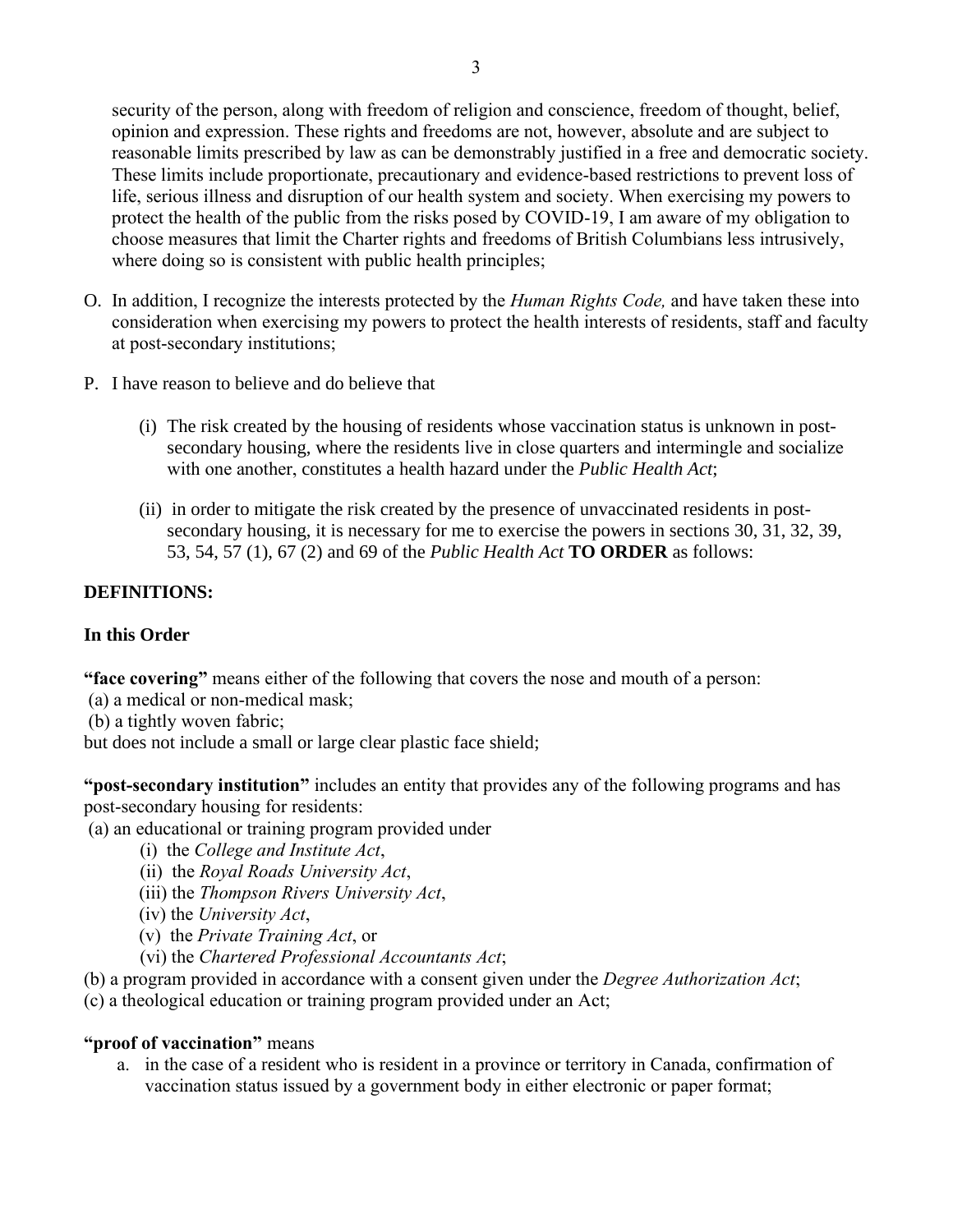b. in the case of a resident who is resident in a country other than Canada, the proof of vaccination which was required in order for the resident to enter Canada.

**"post-secondary housing"** means housing provided for students attending a post-secondary institution which is characterized by residents living in a residence with double or single rooms, sharing bathing and toilet facilities and eating in a common cafeteria, or by residents living in a residence and sharing a common bathroom, kitchen and lounge facilities, and includes housing provided directly by a postsecondary institution on by a contractor; it does not include family or apartment housing.

**"resident"** means a person living in post-secondary housing, including students, staff, faculty and other persons;

**"vaccine"** means a World Health Organization approved vaccine against the infectious agent SARS- $CoV-2$ :

**"unvaccinated"** means that a person does not meet the definition of "vaccinated";

**"vaccinated"** means to have received, at least seven days previously, all recommended doses of a vaccine, or a combination of vaccines, that is approved by the World Health Organization for use against the infectious agent SARS-CoV-2;

# **A. PREVENTIVE MEASURES APPLICABLE TO RESIDENTS** *[LIVING IN POST-SECONDARY HOUSING]*

- 1. A resident must be vaccinated to live in post-secondary housing.
- 2. A post-secondary institution must provide notice to every resident that the resident must provide proof of being vaccinated to the post-secondary institution by September 23, 2021 or by the later date on which the resident is to commence living in post-secondary housing.
- 3. A resident who receives a notice under section 2 must provide proof of being vaccinated to the post-secondary institution by September 23, 2021, or by the later date on which the resident is to commence living in post-secondary housing.
- 4. Subject to sections 5 and 6, if a resident does not provide proof of being vaccinated to a postsecondary institution by September 23, 2021, or by the later date on which the resident is to commence living in post-secondary housing, the resident will be considered to be unvaccinated, and must wear a face covering which covers the resident's nose and mouth when in any area of post-secondary housing, other than the resident's room.
- 5. Despite section 4, a resident is not required to wear a face covering over their nose and mouth, if
	- a. the resident is unable to put on or remove a face covering without the assistance of another person;
	- b. the resident is unable to wear a face covering because of
		- i. a psychological, behavioural or health condition, or
		- ii. a physical, cognitive or mental impairment;
	- c. the face covering is removed temporarily for the purpose of identifying the resident wearing it;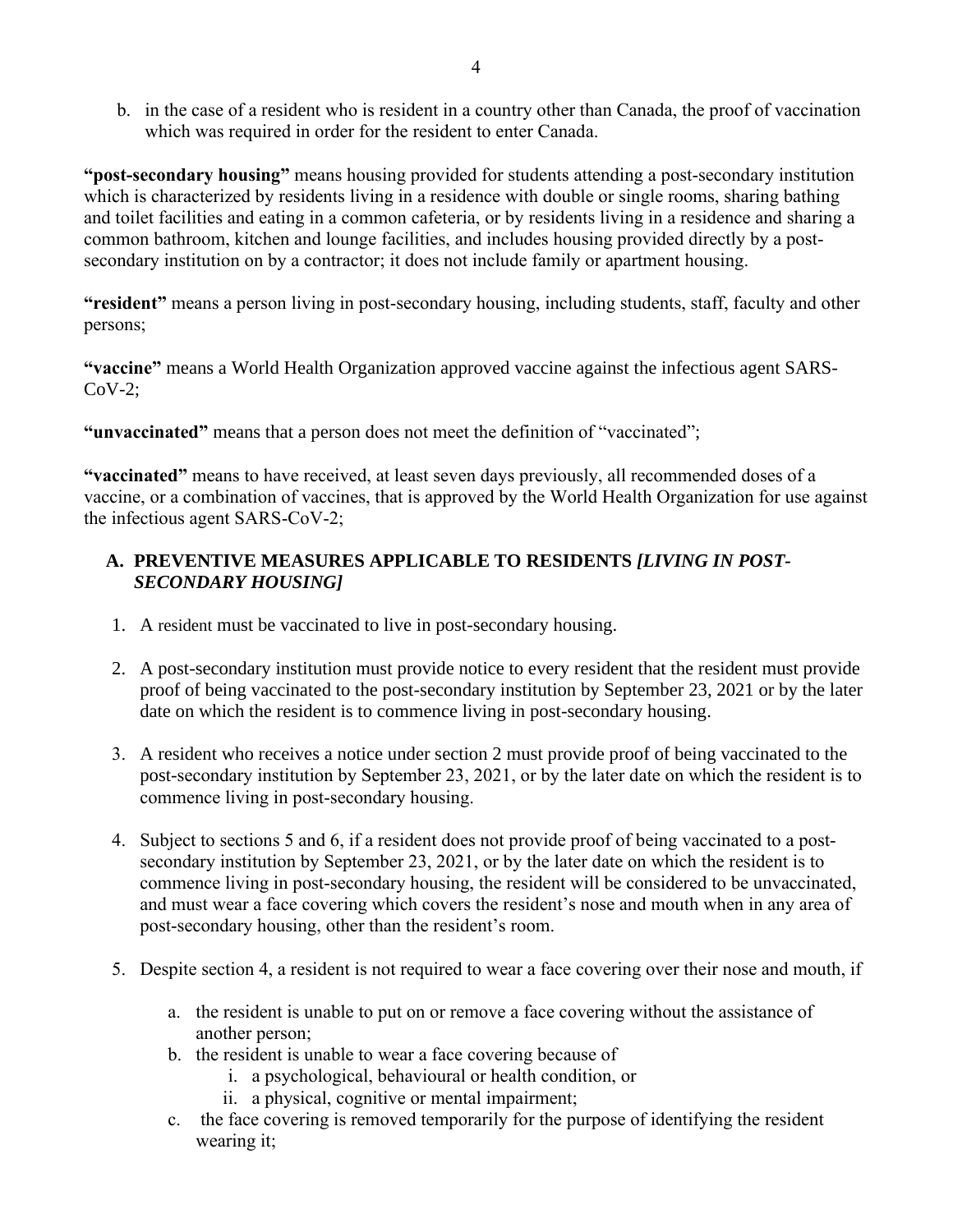- d. the face covering is removed temporarily to communicate with a person with a disability or diverse ability, where visual cues, facial expressions or lip reading or lip movements are important;
- e. the resident is consuming a food or beverage;
- f. the resident is carrying out personal hygiene.
- 6. Despite section 4, a resident who is vaccinated and who provides proof of being vaccinated to a post-secondary institution after September 23, 2021, or after the later date on which the resident commences living in post-secondary housing, is no longer required to comply with section 4.
- 7. In order to assist the medical health officer in assessing and taking steps to prevent the risk of COVID-19 outbreaks in post-secondary housing, and in planning for a response to, and for the management of, an exposure, case, cluster or outbreak of COVID-19 in post-secondary housing, a post-secondary institution must
	- a. make, update and retain a record of
		- i. the name of each resident who has not provided proof of being vaccinated, and
		- ii. the name and address of the post-secondary housing in which the resident resides,
	- b. provide information from this record, or the record itself, to the medical health officer on request,
	- c. provide other information to the medical health officer on request, including
		- i. the number of residents in particular post-secondary housing;
		- ii. the name of and contact information for residents in particular post-secondary housing,
		- iii. the characteristics of particular post-secondary housing, and the facilities which it includes.

# **B. DELEGATION OF AUTHORITY TO THE MEDICAL HEALTH OFFICER TO RECEIVE, CONSIDER, AND MAKE A DECISION WITH RESPECT TO, A REQUEST FOR RECONSIDERATION UNDER SECTION 43**

Under the authority vested in me by section 69 of the *Public Health Act*, I delegate my authority under section 43 of the *Public Health Act* to receive, consider, and make a decision with respect to a request for reconsideration made by a resident living in post-secondary housing, or by a postsecondary institution with post-secondary housing, to the medical health officer for the geographic area of the Province in which the post-secondary housing is located.

# **C. MEDICAL HEALTH OFFICER ORDERS**

Recognizing that the risk differs in different regions of the province, and that medical health officers are in the best position to assess local circumstances with respect to the risk of the transmission of communicable diseases in facilities, **I FURTHER ORDER**:

1. A medical health officer may make an order subsequent to this Order for the purpose of imposing more restrictive limitations or conditions with respect to post-secondary housing in the whole or part of the geographic area of the Province for which the medical health officer is designated, or with respect to particular post-secondary housing.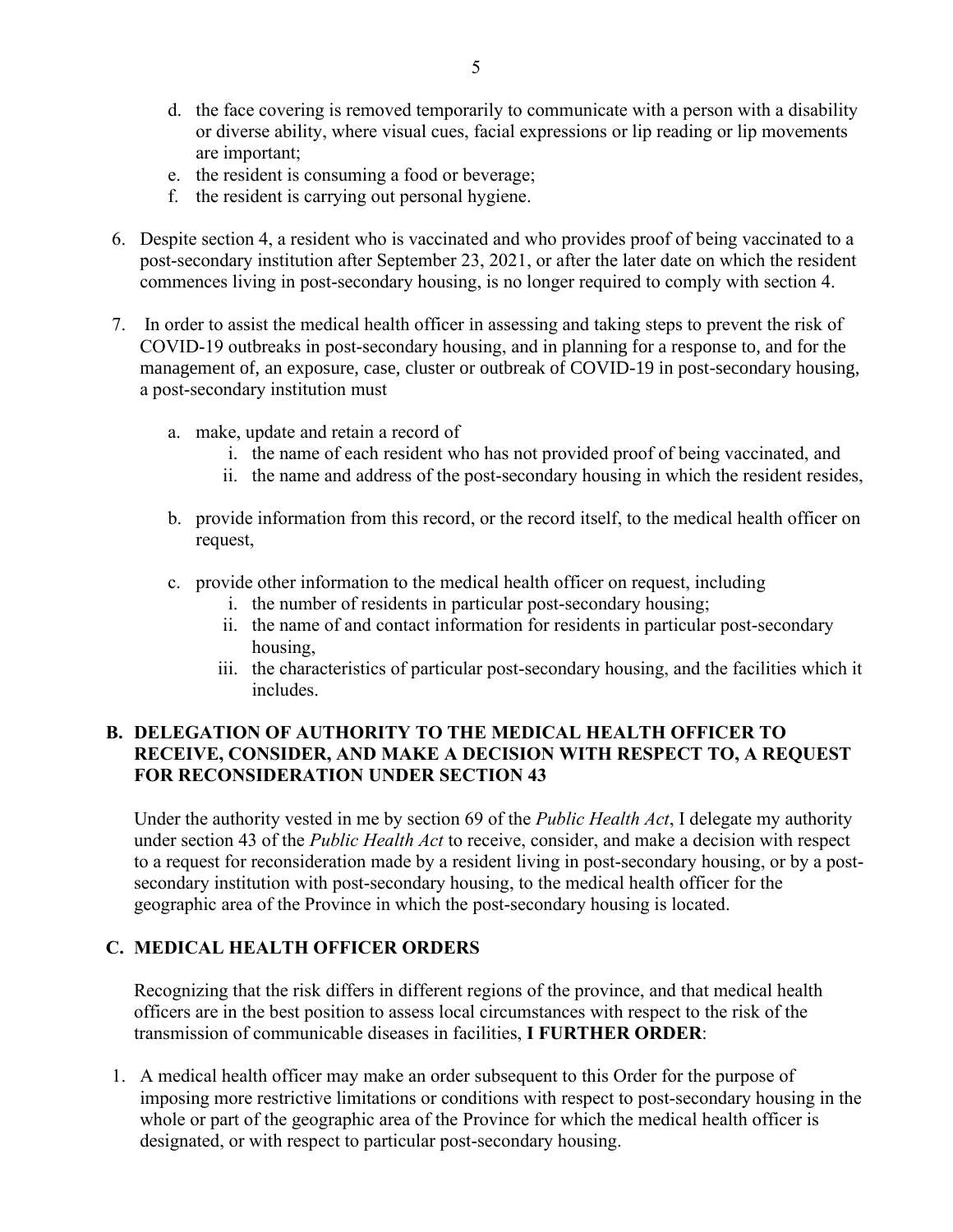2. While it is in force, a provision in an order made by a medical health officer subsequent to this Order, which imposes more restrictive limitations or requirements than this Order with respect to one or more post-secondary housing residences, or one or more classes of post-secondary housing residences, applies in the whole or part of the geographic area of the Province for which the medical health officer is designated, according to the terms of the order, despite the provisions of this Order.

This Order expires at 12:01 A.M on January 31, 2022.

You are required under section 42 of the *Public Health Act* to comply with this Order.

Failure to comply with this Order is an offence under section 99 (1) (k) of the *Public Health Act*.

Pursuant to section 43 of the *Public Health Act*, you may request the medical health officer to reconsider this Order if you:

(a) have additional relevant information that was not reasonably available to the health officer when the order was issued or varied,

(b) have a proposal that was not presented to the health officer when the order was issued or varied but, if implemented, would

(i) meet the objective of the order, and

(ii) be suitable as the basis of a written agreement under section 38 *[may make written agreements]*, or

(c) require more time to comply with the order.

A request for reconsideration of a preventive measure on the basis of a medical contraindication made by a person to whom the Order applies must include a signed and dated statement from a medical practitioner, based upon a current assessment, that the health of the person would be seriously jeopardized if the person were to comply with the Order, and a signed and dated copy of each portion of the person's health record relevant to this statement.

A request under section 43 may be submitted to the Provincial Health Officer at [ProvHlthOffice@gov.bc.ca](mailto:ProvHlthOffice@gov.bc.ca) with the subject line "Request for Reconsideration about Preventive Measures in Post-secondary Housing".

If you fail to comply with this Order, I have the authority to take enforcement action against you under Part 4, Division 6 of the *Public Health Act.*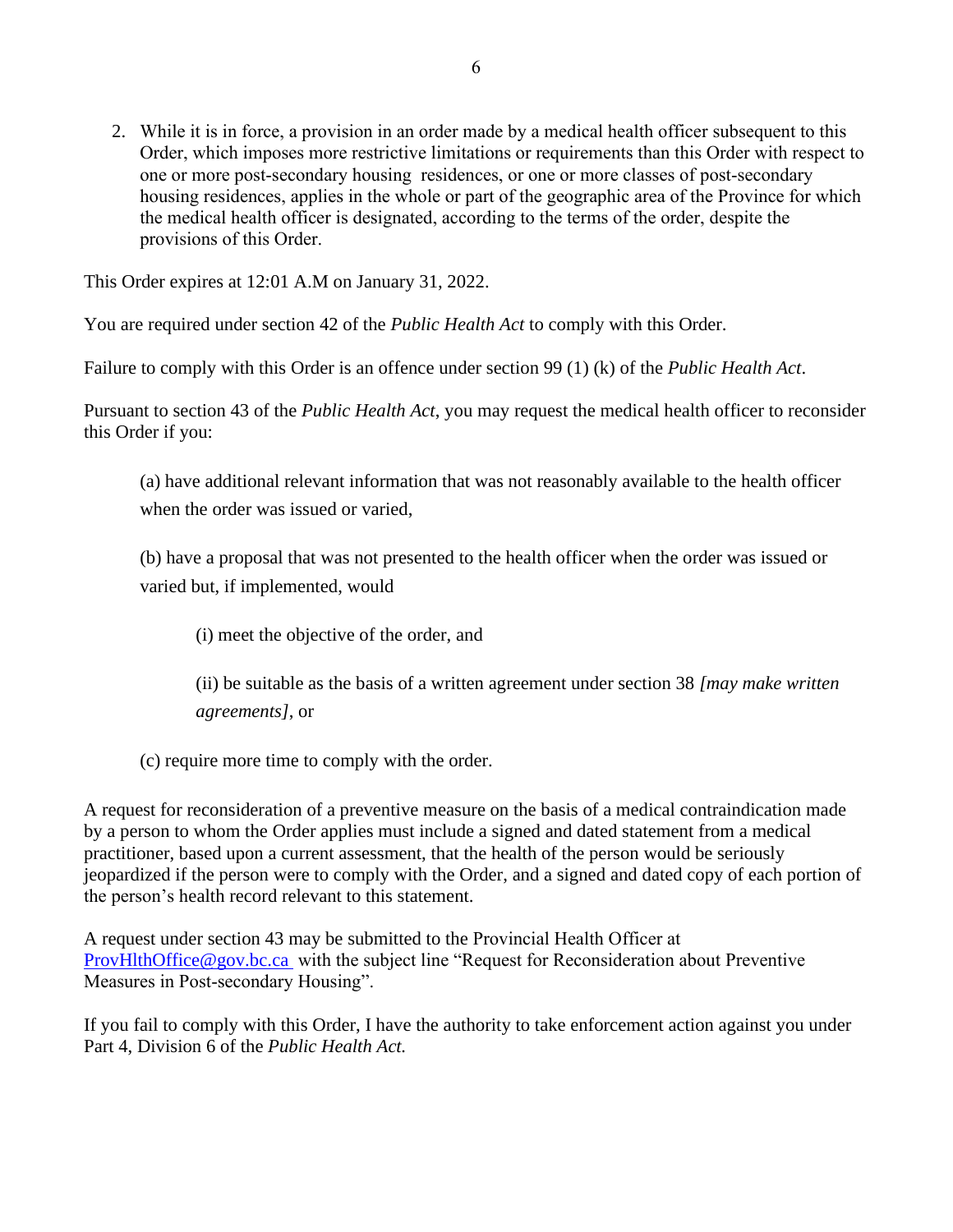You may contact me at:

Dr. Bonnie Henry, Provincial Health Officer 4th Floor, 1515 Blanshard Street PO Box 9648 STN PROV GOVT, Victoria BC V8W 9P4 Fax: (250) 952-1570 Email: [ProvHlthOffice@gov.bc.ca](mailto:ProvHlthOffice@gov.bc.ca)

DATED THIS: 9<sup>th</sup> day of September, 2021

SIGNED:  $\begin{matrix} & \mathcal{K}^* \end{matrix}$  Henry

Bonnie Henry MD, MPH, FRCPC Provincial Health Officer

DELIVERY BY: Posting to the BC Government and the BC Centre for Disease Control websites.

Enclosure: Excerpts of the *Public Health Act*.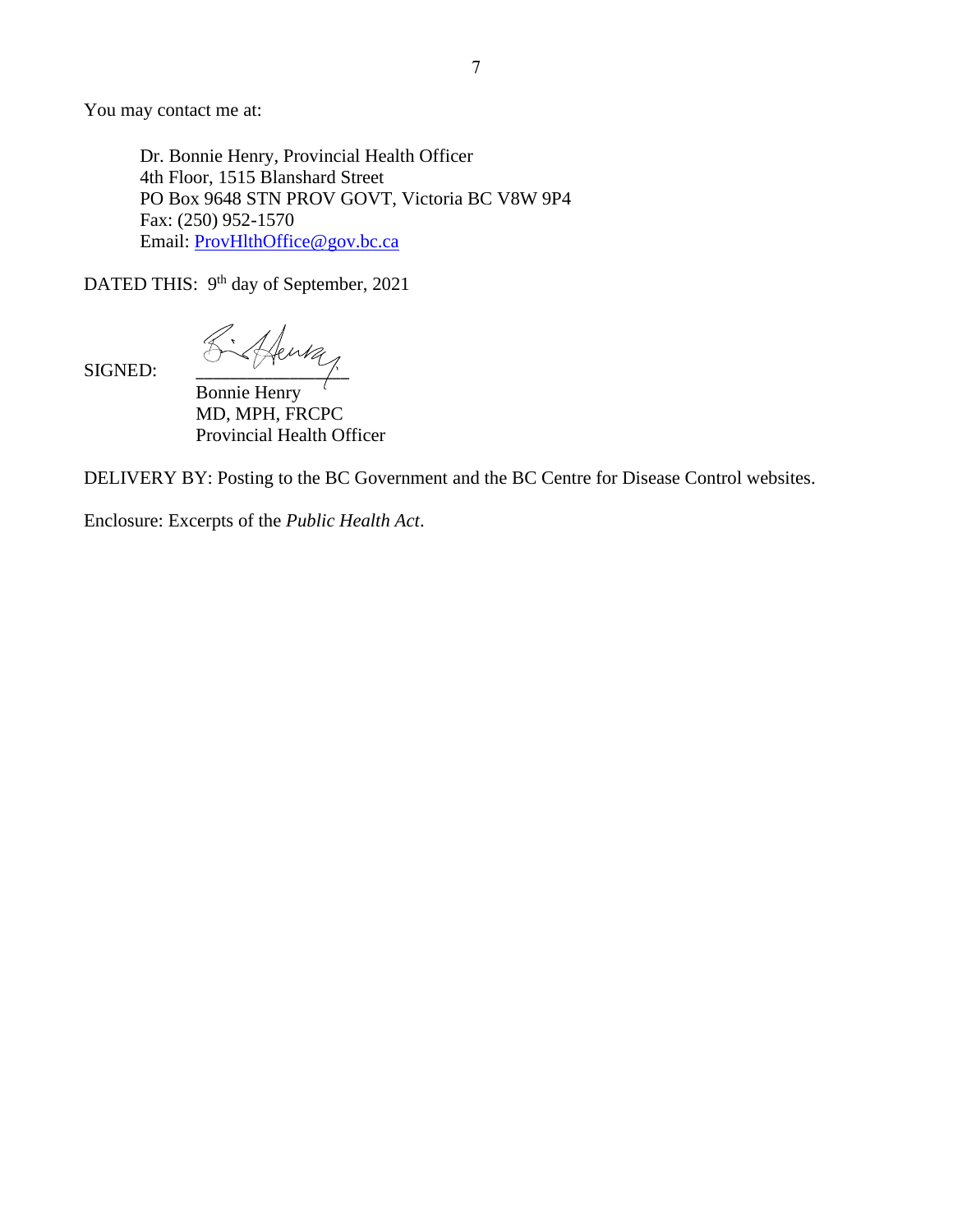### **ENCLOSURE**

### **Excerpts of the** *Public Health Act* **[SBC 2008] c. 28**

#### *Definitions*

#### *1 In this Act:*

#### *"***health hazard***"* means

(a) a condition, a thing or an activity that

- (i) endangers, or is likely to endanger, public health, or
- (ii) interferes, or is likely to interfere, with the suppression of infectious agents or hazardous agents, or
- (b) a prescribed condition, thing or activity, including a prescribed condition, thing or activity that
	- (i) is associated with injury or illness, or
	- (ii) fails to meet a prescribed standard in relation to health, injury or illness;

#### **When orders respecting health hazards and contraventions may be made**

**30** (1) A health officer may issue an order under this Division only if the health officer reasonably believes that

(a) a health hazard exists,

- (b) a condition, a thing or an activity presents a significant risk of causing a health hazard,
- (c) a person has contravened a provision of the Act or a regulation made under it, or

(d) a person has contravened a term or condition of a licence or permit held by the person under this Act.

(2) For greater certainty, subsection (1) (a) to (c) applies even if the person subject to the order is complying with all terms and conditions of a licence, a permit, an approval or another authorization issued under this or any other enactment.

#### **General powers respecting health hazards and contraventions**

**31** (1) If the circumstances described in section 30 *[when orders respecting health hazards and contraventions may be made]* apply, a health officer may order a person to do anything that the health officer reasonably believes is necessary for any of the following purposes:

(a) to determine whether a health hazard exists;

(b) to prevent or stop a health hazard, or mitigate the harm or prevent further harm from a health hazard;

(c) to bring the person into compliance with the Act or a regulation made under it;

(d) to bring the person into compliance with a term or condition of a licence or permit held by that person under this Act.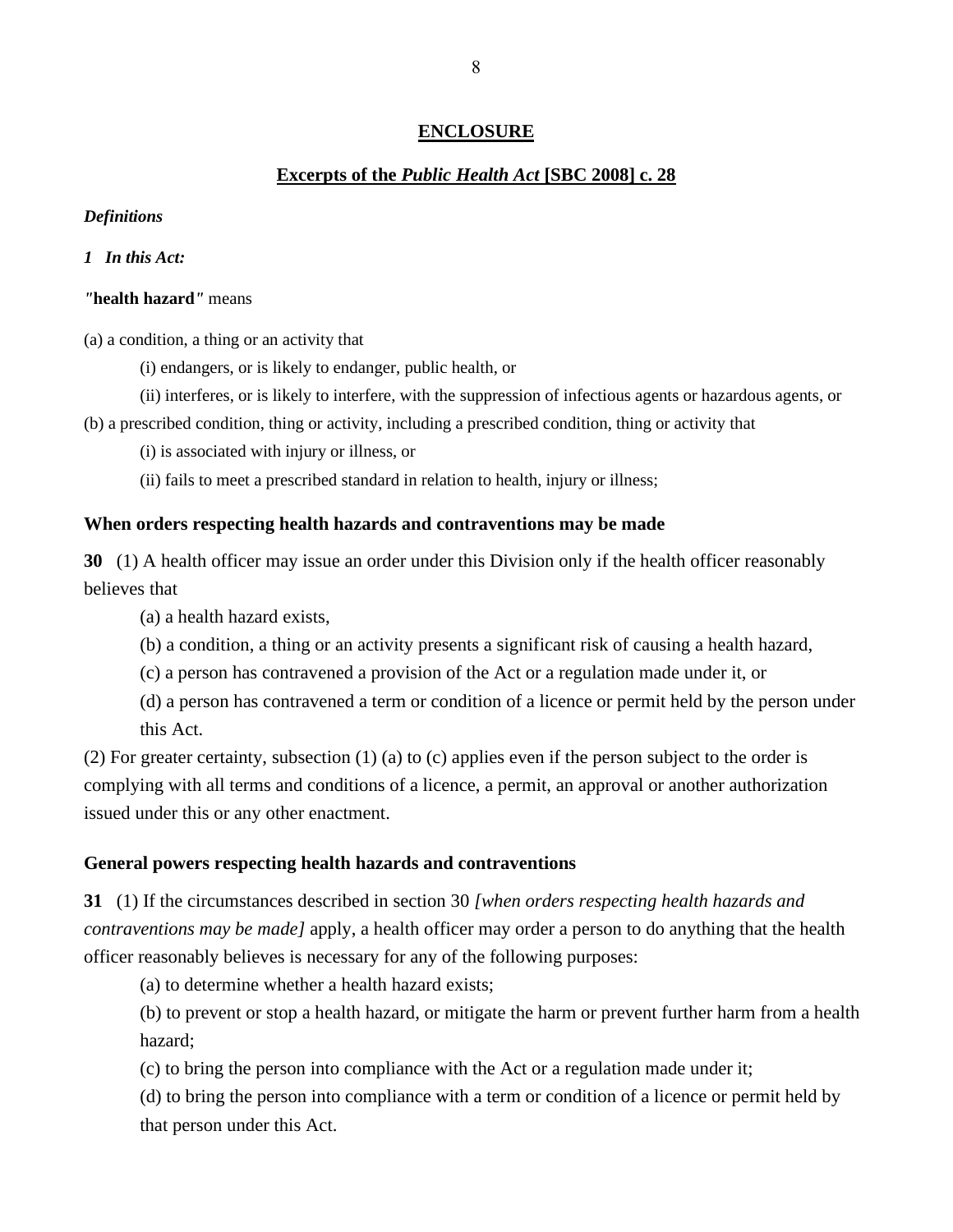- (a) a person whose action or omission
	- (i) is causing or has caused a health hazard, or
	- (ii) is not in compliance with the Act or a regulation made under it, or a term or condition

of the person's licence or permit;

- (b) a person who has custody or control of a thing, or control of a condition, that
	- (i) is a health hazard or is causing or has caused a health hazard, or
	- (ii) is not in compliance with the Act or a regulation made under it, or a term or condition of the person's licence or permit;
- (c) the owner or occupier of a place where
	- (i) a health hazard is located, or

(ii) an activity is occurring that is not in compliance with the Act or a regulation made under it, or a term or condition of the licence or permit of the person doing the activity.

#### **Specific powers respecting health hazards and contraventions**

- **32** (1) An order may be made under this section only
	- (a) if the circumstances described in section 30 *[when orders respecting health hazards and contraventions may be made]* apply, and

(b) for the purposes set out in section 31 (1) *[general powers respecting health hazards and contraventions]*.

- (2) Without limiting section 31, a health officer may order a person to do one or more of the following: (a) have a thing examined, disinfected, decontaminated, altered or destroyed, including
	- (i) by a specified person, or under the supervision or instructions of a specified person,
	- (ii) moving the thing to a specified place, and
	- (iii) taking samples of the thing, or permitting samples of the thing to be taken;
	- (b) in respect of a place,
		- (i) leave the place,
		- (ii) not enter the place,
		- (iii) do specific work, including removing or altering things found in the place, and altering or locking the place to restrict or prevent entry to the place,
		- (iv) neither deal with a thing in or on the place nor dispose of a thing from the place, or deal with or dispose of the thing only in accordance with a specified procedure, and
		- (v) if the person has control of the place, assist in evacuating the place or examining persons found in the place, or taking preventive measures in respect of the place or persons found in the place;
	- (c) stop operating, or not operate, a thing;
	- (d) keep a thing in a specified place or in accordance with a specified procedure;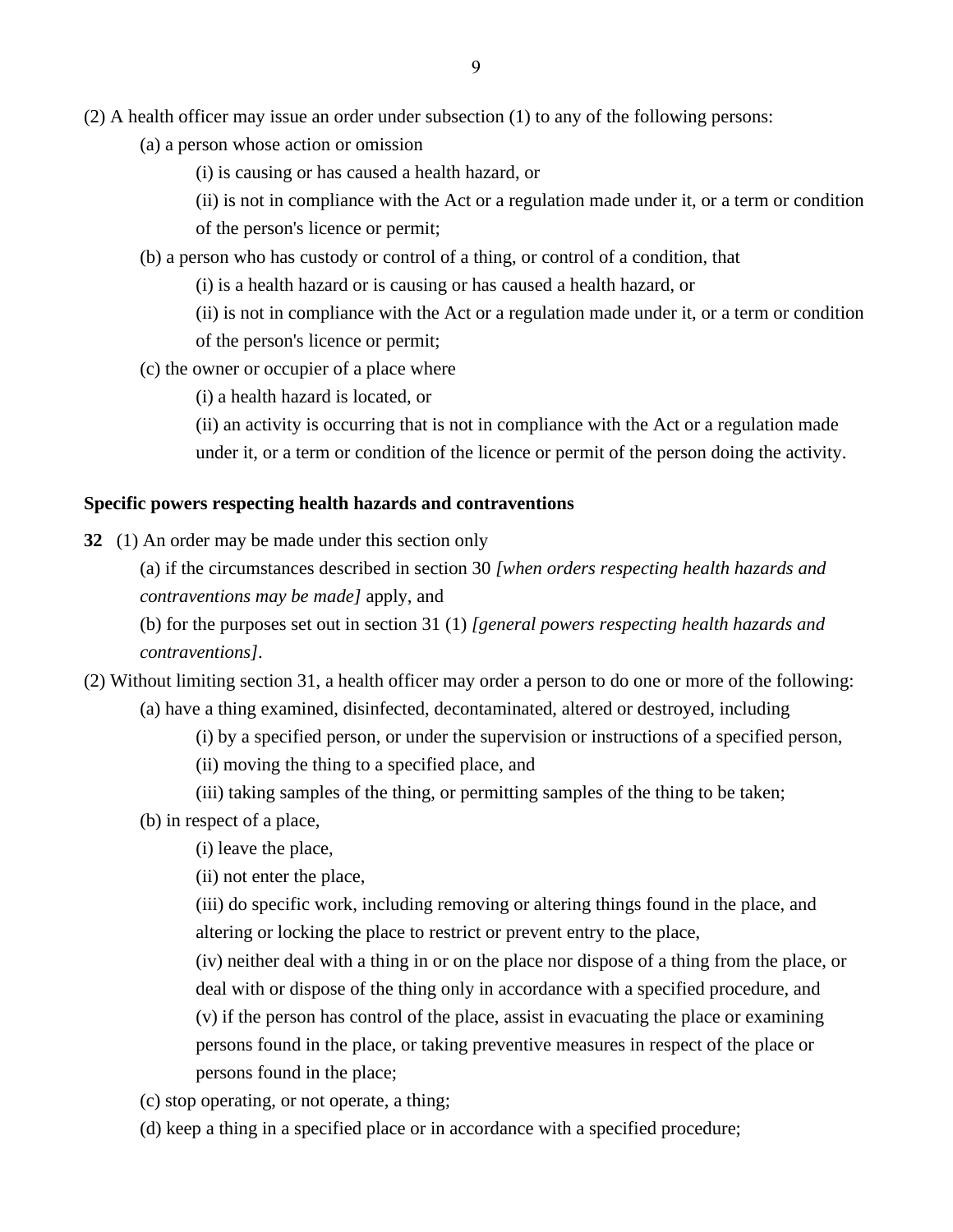(e) prevent persons from accessing a thing;

(f) not dispose of, alter or destroy a thing, or dispose of, alter or destroy a thing only in accordance with a specified procedure;

(g) provide to the health officer or a specified person information, records, samples or other matters relevant to a thing's possible infection with an infectious agent or contamination with a hazardous agent, including information respecting persons who may have been exposed to an infectious agent or hazardous agent by the thing;

(h) wear a type of clothing or personal protective equipment, or change, remove or alter clothing or personal protective equipment, to protect the health and safety of persons;

(i) use a type of equipment or implement a process, or remove equipment or alter equipment or processes, to protect the health and safety of persons;

(j) provide evidence of complying with the order, including

(i) getting a certificate of compliance from a medical practitioner, nurse practitioner or specified person, and

(ii) providing to a health officer any relevant record;

(k) take a prescribed action.

(3) If a health officer orders a thing to be destroyed, the health officer must give the person having custody or control of the thing reasonable time to request reconsideration and review of the order under sections 43 and 44 unless

(a) the person consents in writing to the destruction of the thing, or

(b) Part 5 *[Emergency Powers]* applies.

### **Contents of orders**

**39** (3) An order may be made in respect of a class of persons.

- (6)A health officer who makes an order may vary the order
	- (a) at any time on the health officer's own initiative, or
	- (b) on the request of a person affected by the order, following a reconsideration under section
	- 43 *[reconsideration of orders]*.

### **Duty to comply with orders**

**42** (1) A person named or described in an order made under this Part must comply with the order. (2) Subsection (1) applies regardless of whether the person leaves the geographic area for which the health officer who made the order is designated.

### **Reconsideration of orders**

**43** (1) A person affected by an order, or the variance of an order, may request the health officer who issued the order or made the variance to reconsider the order or variance if the person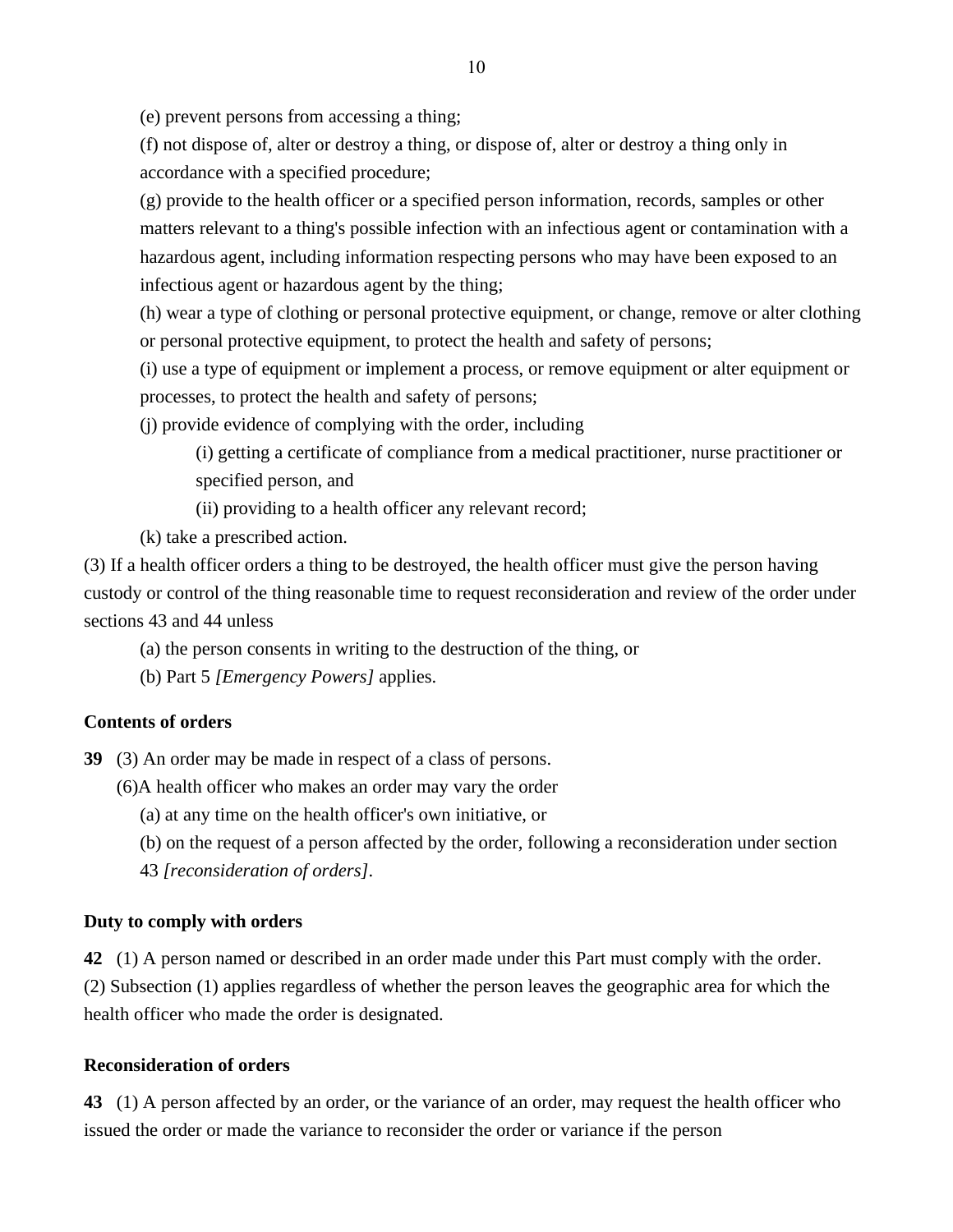(a) has additional relevant information that was not reasonably available to the health officer when the order was issued or varied,

(b) has a proposal that was not presented to the health officer when the order was issued or varied but, if implemented, would

(i) meet the objective of the order, and

(ii) be suitable as the basis of a written agreement under section 38 *[may make written agreements]*, or

(c) requires more time to comply with the order.

(2) A request for reconsideration must be made in the form required by the health officer.

(3) After considering a request for reconsideration, a health officer may do one or more of the following:

(a) reject the request on the basis that the information submitted in support of the request

(i) is not relevant, or

(ii) was reasonably available at the time the order was issued;

(b) delay the date the order is to take effect or suspend the order, if satisfied that doing so would not be detrimental to public health;

(c) confirm, rescind or vary the order.

(4) A health officer must provide written reasons for a decision to reject the request under subsection (3)

(a) or to confirm or vary the order under subsection (3) (c).

(5) Following a decision made under subsection (3) (a) or (c), no further request for reconsideration may be made.

(6) An order is not suspended during the period of reconsideration unless the health officer agrees, in writing, to suspend it.

(7) For the purposes of this section,

(a) if an order is made that affects a class of persons, a request for reconsideration may be made by one person on behalf of the class, and

(b) if multiple orders are made that affect a class of persons, or address related matters or issues,

a health officer may reconsider the orders separately or together.

(8) If a health officer is unable or unavailable to reconsider an order he or she made, a similarly designated health officer may act under this section in respect of the order as if the similarly designated health officer were reconsidering an order that he or she made.

# **Part applies despite other enactments**

**53** During an emergency, this Part applies despite any provision of this or any other enactment, including

(a) in respect of the collection, use or disclosure of personal information, the *[Freedom of](https://www.bclaws.gov.bc.ca/civix/document/id/complete/statreg/96165_00)  [Information and Protection of Privacy Act](https://www.bclaws.gov.bc.ca/civix/document/id/complete/statreg/96165_00)* and the *[Personal Information Protection Act](https://www.bclaws.gov.bc.ca/civix/document/id/complete/statreg/03063_01)*, and